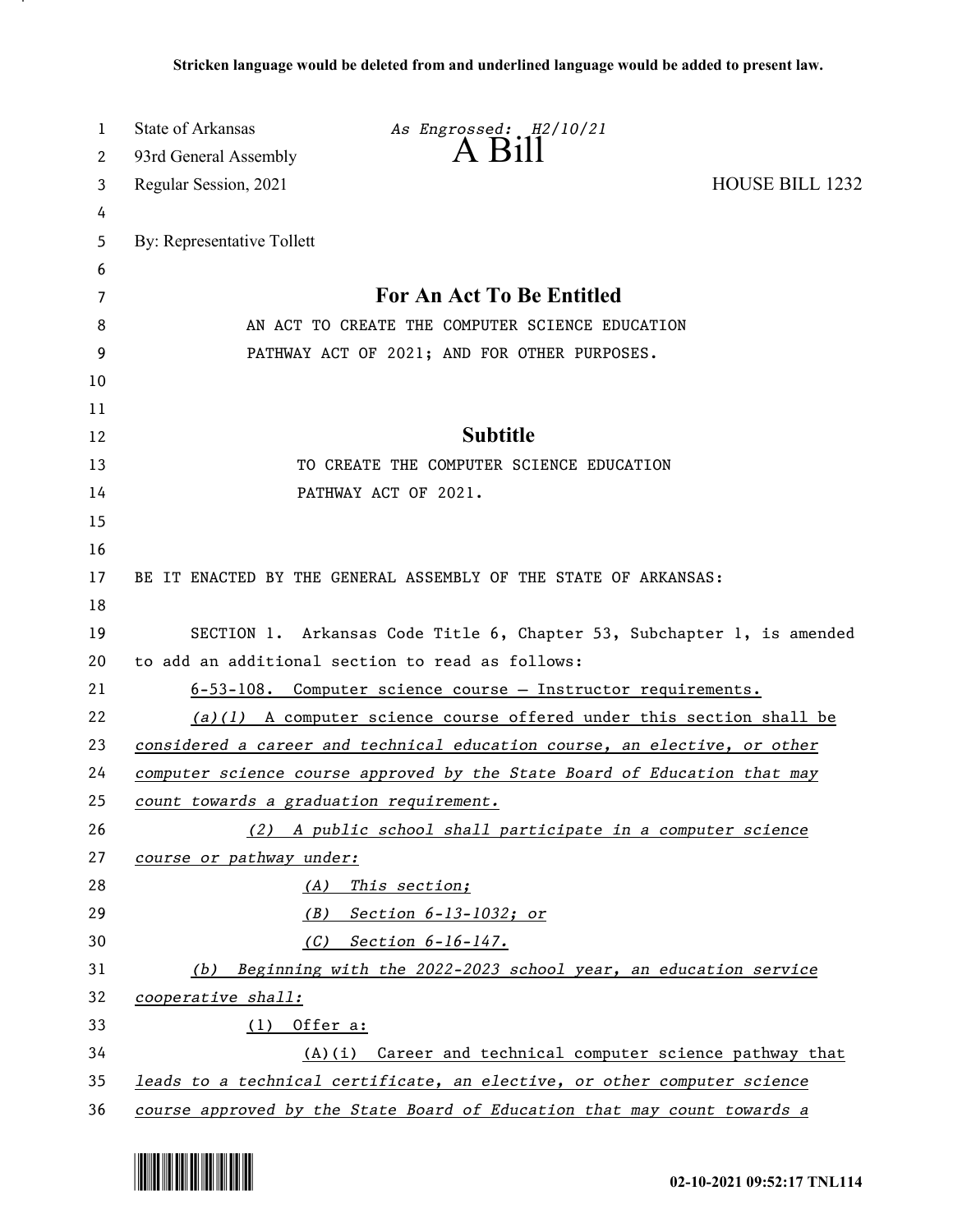| 1  | graduation requirement.                                                       |  |  |
|----|-------------------------------------------------------------------------------|--|--|
| 2  | (ii) An education service cooperative may partner                             |  |  |
| 3  | with a local two-year institution of higher education to provide information  |  |  |
| 4  | to enrolled students regarding computer science educational pathways.         |  |  |
| 5  | (iii)(a) The career and technical computer science                            |  |  |
| 6  | pathway that leads to the technical certificate, an elective, or other        |  |  |
| 7  | computer science course approved by the State Board of Education that may     |  |  |
| 8  | count towards a graduation requirement required by subdivision $(b)(1)(A)(i)$ |  |  |
| 9  | of this section shall be made available to public school students in grades   |  |  |
| 10 | nine through twelve (9-12) who attend public school.                          |  |  |
| 11 | $(b)(1)$ The career and technical computer                                    |  |  |
| 12 | science pathway that leads to the technical certificate, an elective, or      |  |  |
| 13 | other computer science course approved by the State Board of Education that   |  |  |
| 14 | may count towards a graduation requirement required by subdivision            |  |  |
| 15 | $(b)(1)(A)(i)$ of this section may be offered as an endorsed concurrent       |  |  |
| 16 | enrollment course as defined by $\S$ 6-16-1202 to a public school student in  |  |  |
| 17 | grades nine through twelve (9-12) who enrolls in the career and technical     |  |  |
| 18 | computer science pathway.                                                     |  |  |
| 19 | (2) An education service cooperative                                          |  |  |
| 20 | shall make an effort to partner with a local two-year institution of higher   |  |  |
| 21 | education for purposes of offering endorsed concurrent enrollment credit      |  |  |
| 22 | under subdivision $(b)(1)(A)(iii)(b)(1)$ of this section; and                 |  |  |
| 23 | (B) Computer science course for public school students in                     |  |  |
| 24 | grades seven (7) and eight (8) who attend public school; and                  |  |  |
| 25 | (2) Establish an advisory panel comprised of superintendents for              |  |  |
| 26 | consultation.                                                                 |  |  |
| 27 | (c) A career and technical education course, an elective, or other            |  |  |
| 28 | computer science course approved by the State Board of Education that may     |  |  |
| 29 | count towards a graduation requirement offered by an education service        |  |  |
| 30 | cooperative under this section shall:                                         |  |  |
| 31 | (1) Be of high quality;                                                       |  |  |
| 32 | (2) Meet or exceed the curriculum standards and requirements                  |  |  |
| 33 | established by the State Board of Education; and                              |  |  |
| 34 | (3) Be made available in at least one (1) of the following                    |  |  |
| 35 | settings without limitation:                                                  |  |  |
| 36 | (A) A traditional classroom setting;                                          |  |  |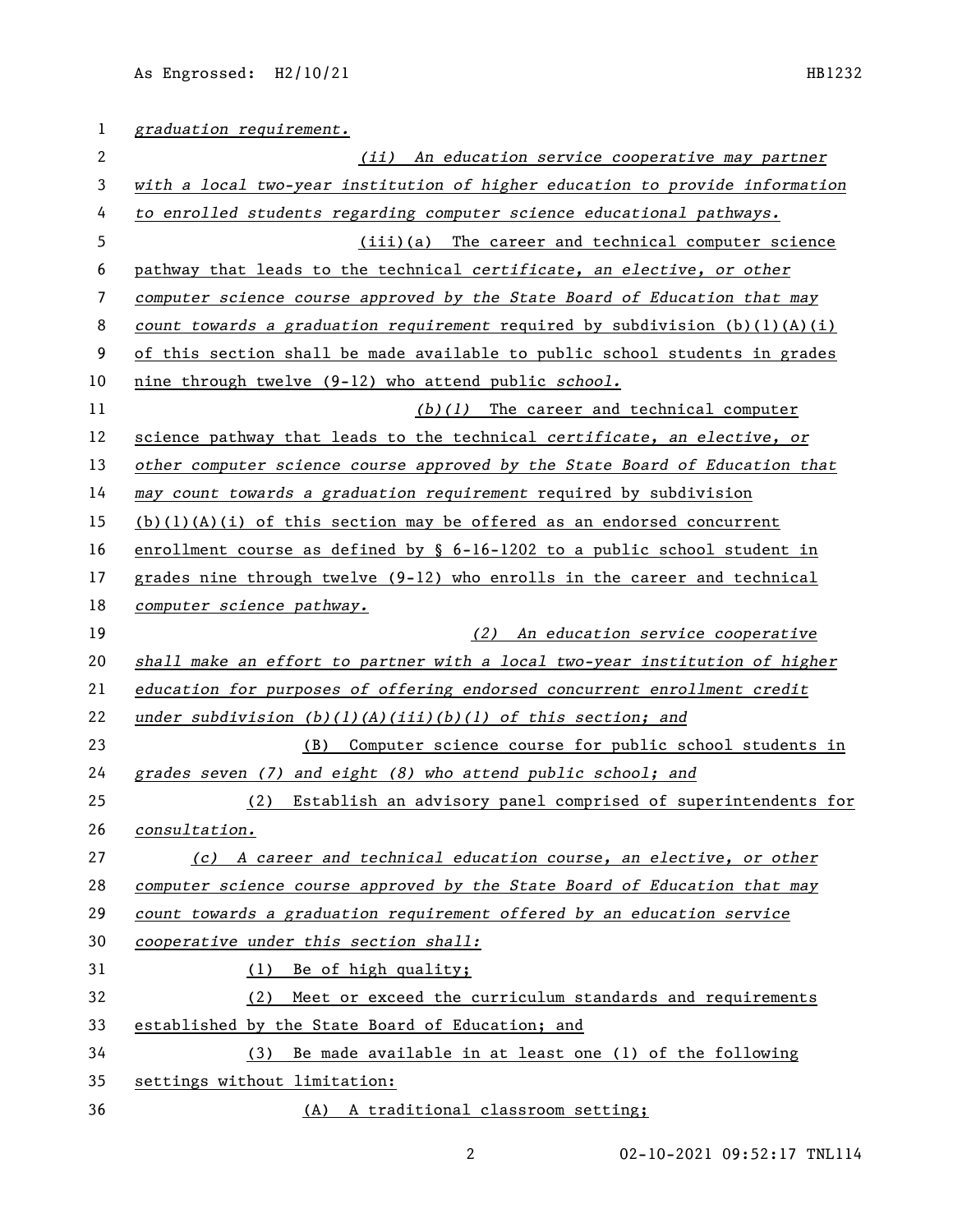| $\mathbf{1}$   | A blended-learning environment;<br>(B)                                        |  |  |
|----------------|-------------------------------------------------------------------------------|--|--|
| $\overline{2}$ | (C)<br>An online-based setting; or                                            |  |  |
| $\mathsf 3$    | Any other technology-based format that is tailored to<br>(D)                  |  |  |
| 4              | meet the needs of each participating student.                                 |  |  |
| 5              | (d) By the beginning of the 2022-2023 school year, an education               |  |  |
| 6              | service cooperative shall employ two (2) computer science teachers who hold a |  |  |
| 7              | teaching license approved by the state board.                                 |  |  |
| 8              | (e) The state board may adopt rules to administer this section.               |  |  |
| 9              |                                                                               |  |  |
| 10             | SECTION 2. Arkansas Code Title 6, Chapter 13, Subchapter 10, is               |  |  |
| 11             | amended to add an additional section to read as follows:                      |  |  |
| 12             | 6-13-1032. Computer science course - Instructor requirements.                 |  |  |
| 13             | (a) A computer science course offered under this section shall be             |  |  |
| 14             | considered a career and technical education course, an elective, or other     |  |  |
| 15             | computer science course approved by the State Board of Education that may     |  |  |
| 16             | count towards a graduation requirement.                                       |  |  |
| 17             | Beginning with the 2022-2023 school year, Virtual Arkansas,<br>(b)            |  |  |
| 18             | through the Arch Ford Education Service Cooperative, shall offer a:           |  |  |
| 19             | Computer science course for public school students in grades<br>(1)           |  |  |
| 20             | seven (7) and eight (8) who are enrolled in Virtual Arkansas, through the     |  |  |
| 21             | Arch Ford Education Service Cooperative; and                                  |  |  |
| 22             | (2) Career and technical computer science pathway that leads to               |  |  |
| 23             | a technical certificate, an elective, or other computer science course        |  |  |
| 24             | approved by the State Board of Education that may count towards a graduation  |  |  |
| 25             | requirement for students in grades nine through twelve (9-12).                |  |  |
| 26             | (c) A computer science course offered by Virtual Arkansas, through the        |  |  |
| 27             | Arch Ford Education Service Cooperative, under subsection (b) of this section |  |  |
| 28             | shall:                                                                        |  |  |
| 29             | (1) Be of high quality;                                                       |  |  |
| 30             | Meet or exceed the curriculum standards and requirements<br>(2)               |  |  |
| 31             | established by the State Board of Education; and                              |  |  |
| 32             | Be made available in at least one (1) of the following<br>(3)                 |  |  |
| 33             | settings without limitation:                                                  |  |  |
| 34             | (A) An online-based setting; or                                               |  |  |
| 35             | Any other technology-based format that is tailored to<br>(B)                  |  |  |
| 36             | meet the needs of each participating student.                                 |  |  |